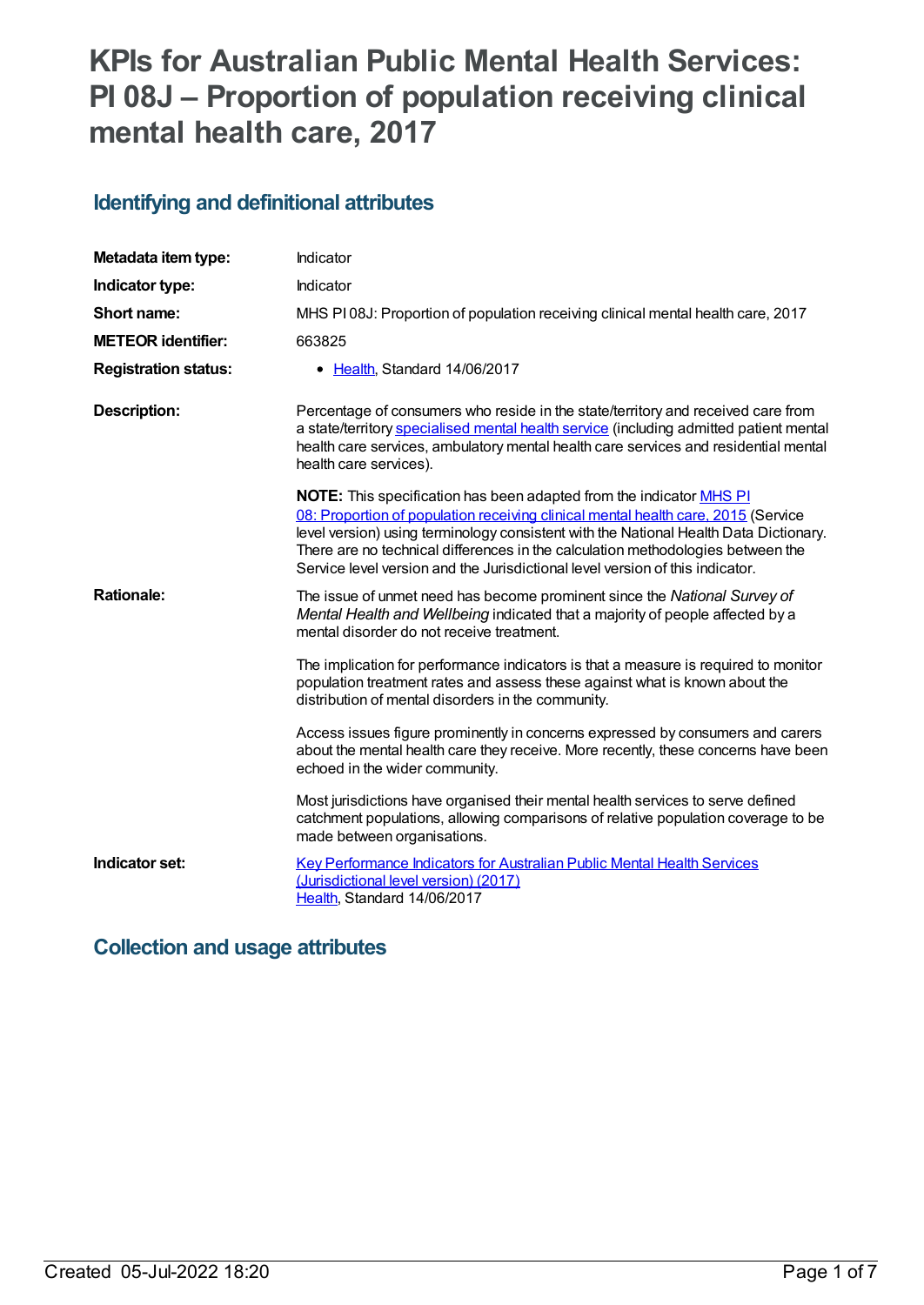| <b>Computation description:</b> | Coverage/Scope:                                                                                                                                                                                                                                                                                                                                                                                                                                                                                                                                                                                                                          |  |
|---------------------------------|------------------------------------------------------------------------------------------------------------------------------------------------------------------------------------------------------------------------------------------------------------------------------------------------------------------------------------------------------------------------------------------------------------------------------------------------------------------------------------------------------------------------------------------------------------------------------------------------------------------------------------------|--|
|                                 | State/territory public specialised mental health services.                                                                                                                                                                                                                                                                                                                                                                                                                                                                                                                                                                               |  |
|                                 | The following exclusions apply:                                                                                                                                                                                                                                                                                                                                                                                                                                                                                                                                                                                                          |  |
|                                 | • Mental health clients for which a unique person identifier was not recorded,<br>that is non-uniquely identifiable consumers, are to be excluded.                                                                                                                                                                                                                                                                                                                                                                                                                                                                                       |  |
|                                 | Methodology:                                                                                                                                                                                                                                                                                                                                                                                                                                                                                                                                                                                                                             |  |
|                                 | Reference period for 2017 performance reporting: 2015-16.                                                                                                                                                                                                                                                                                                                                                                                                                                                                                                                                                                                |  |
|                                 | Requires a count of individuals receiving services provided by state/territory mental<br>health services in the reference period. That is, consumers who received services<br>in the reference period in more than one service setting, or by more than one<br>specialised mental health service organisation, should only be counted once. No<br>additional service utilisation thresholds have been set for this indicator. This<br>approach has been taken to allow:                                                                                                                                                                  |  |
|                                 | • 'assessment only' cases to be included (i.e. individuals receiving only one<br>service contact) because these are regarded as a significant and valid<br>service provided by specialised mental health services; and<br>all service contacts to be included in defining whether a person receives a<br>service, including those delivered 'on behalf' of the consumer i.e. where the<br>consumer does not directly participate. This approach has been taken to<br>ensure that the role of state and territory mental health services in providing<br>back up as tertiary specialist services to other health providers is recognised. |  |
| <b>Computation:</b>             | (Numerator + Denominator) x 100                                                                                                                                                                                                                                                                                                                                                                                                                                                                                                                                                                                                          |  |
| Numerator:                      | Number of individuals recorded on jurisdictional mental health information systems<br>as receiving one or more service events from state/territory public specialised<br>mental health services (including admitted patient, ambulatory and residential                                                                                                                                                                                                                                                                                                                                                                                  |  |

services) in the reference period.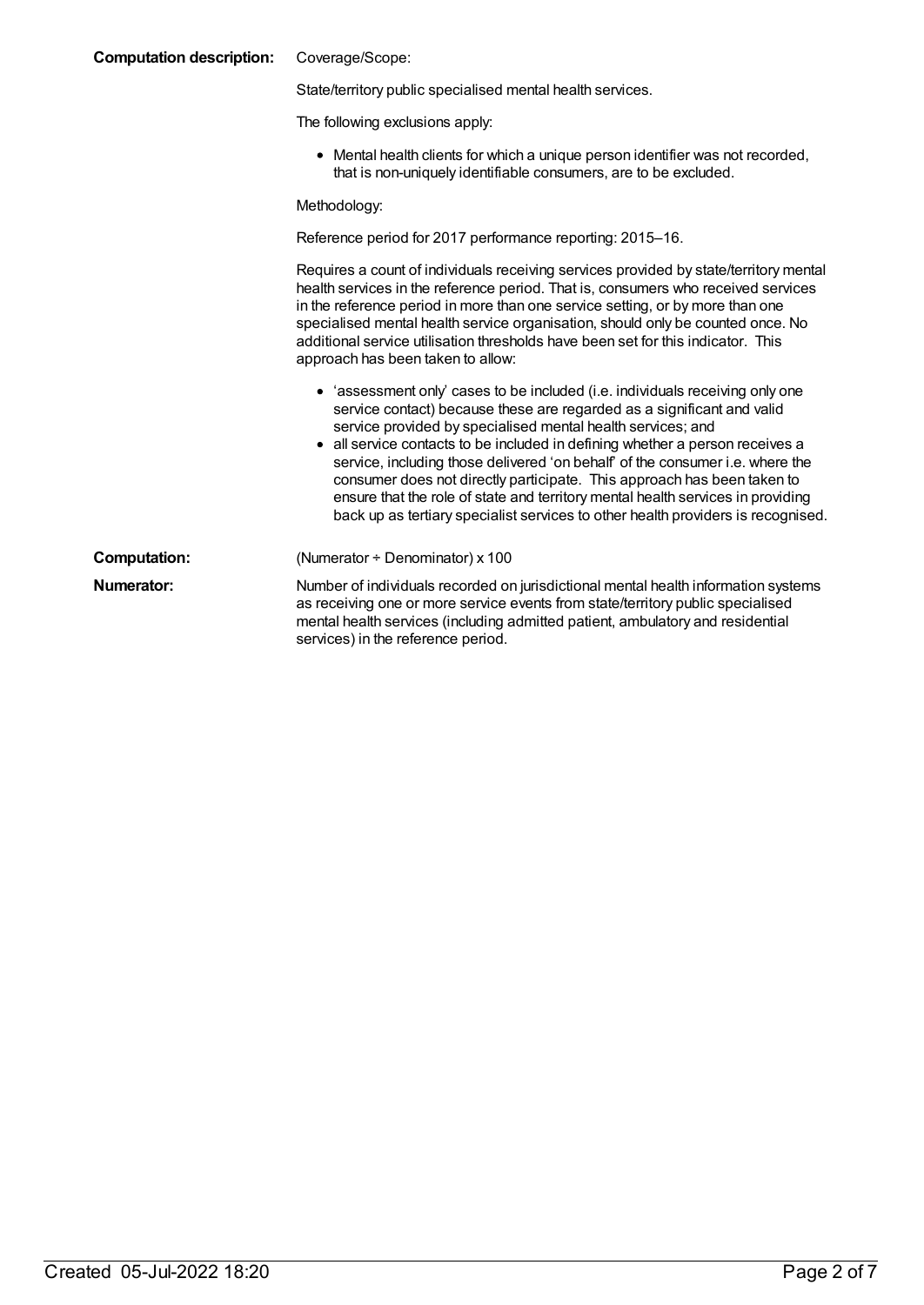#### **Data Element**

Person—person identifier

**Data Source**

[State/territory](file:///content/402135) community mental health care data

**Guide for use**

Data source type: Administrative by-product data

### **Data Element / Data Set**

**Data Element**

Person—person identifier

**Data Source**

[State/territory](file:///content/426458) admitted patient data

**Guide for use**

Data source type: Administrative by-product data

#### **Data Element / Data Set**

#### **Data Element**

Person—person identifier

**Data Source**

Department of Veterans' Affairs (DVA)

**Guide for use**

Data source type: Administrative by-product data

#### **Denominator:** Total population

**Denominator data elements:**

#### **Data Element / Data Set**

#### **Data Element**

Person—estimated resident population of Australia

**Data Source**

ABS Estimated resident population (total [population\)](file:///content/393625)

**Guide for use**

Data source type: Census-based plus administrative by-product data

#### **Data Element / Data Set**

#### **Data Element**

Person—estimated resident population of Australia

**Data Source**

ABS [Indigenous](file:///content/585472) estimates and projections

**Guide for use**

Data source type: Census-based plus administrative by-product data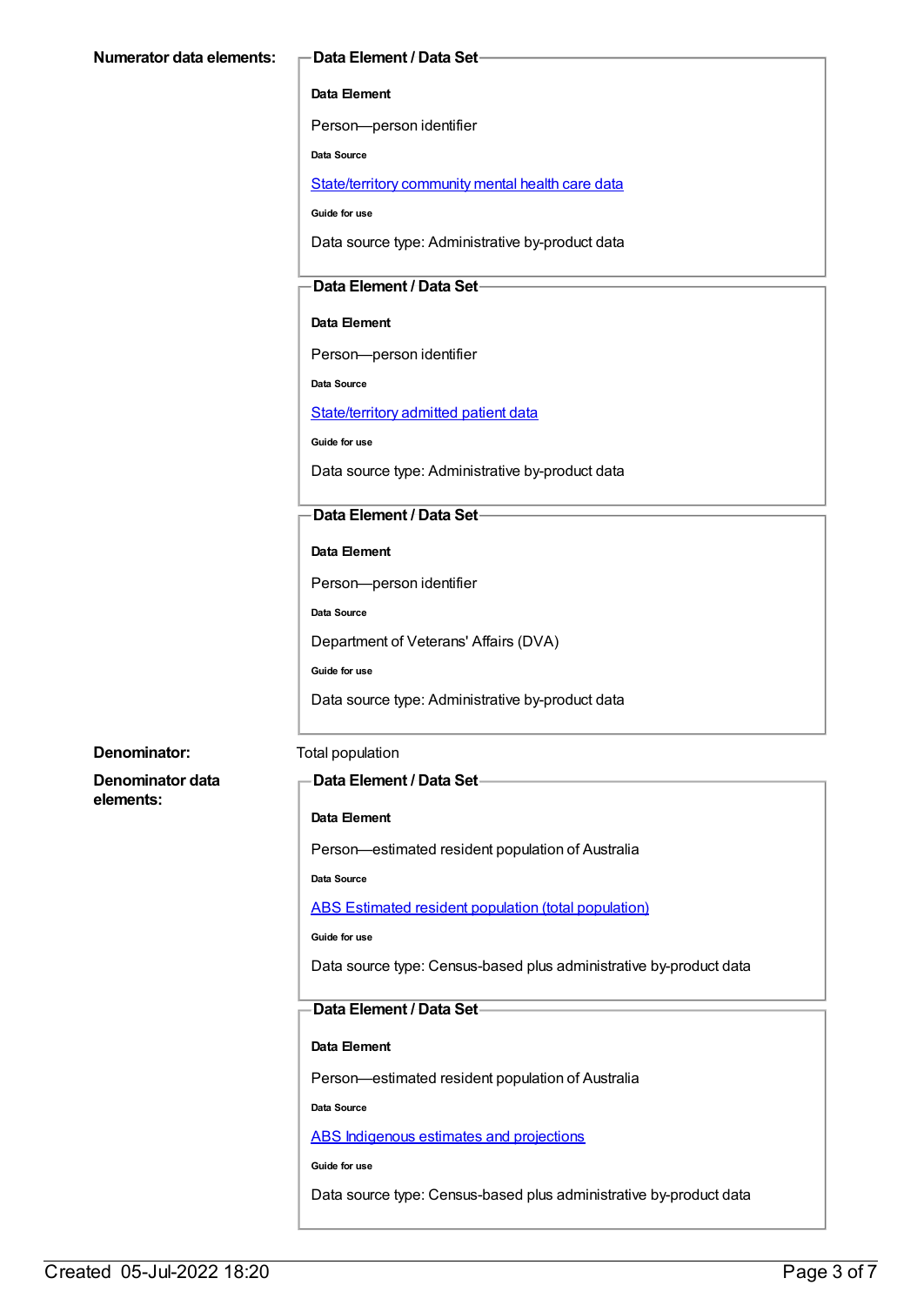**Disaggregation:** Service variables: Nil

Consumer attributes: Age, sex, Socio-Economic Indexes for Areas (SEIFA), remoteness, Indigenous status. Disaggregated data excludes missing or not reported data.

All disaggregated data are to be calculated as at the first service event for the reporting period, that is, any in-scope admission, residential episode or service contact, even if an ongoing event is underway at the start of the reporting period. In cases where a null value is returned, the first valid result is to be used.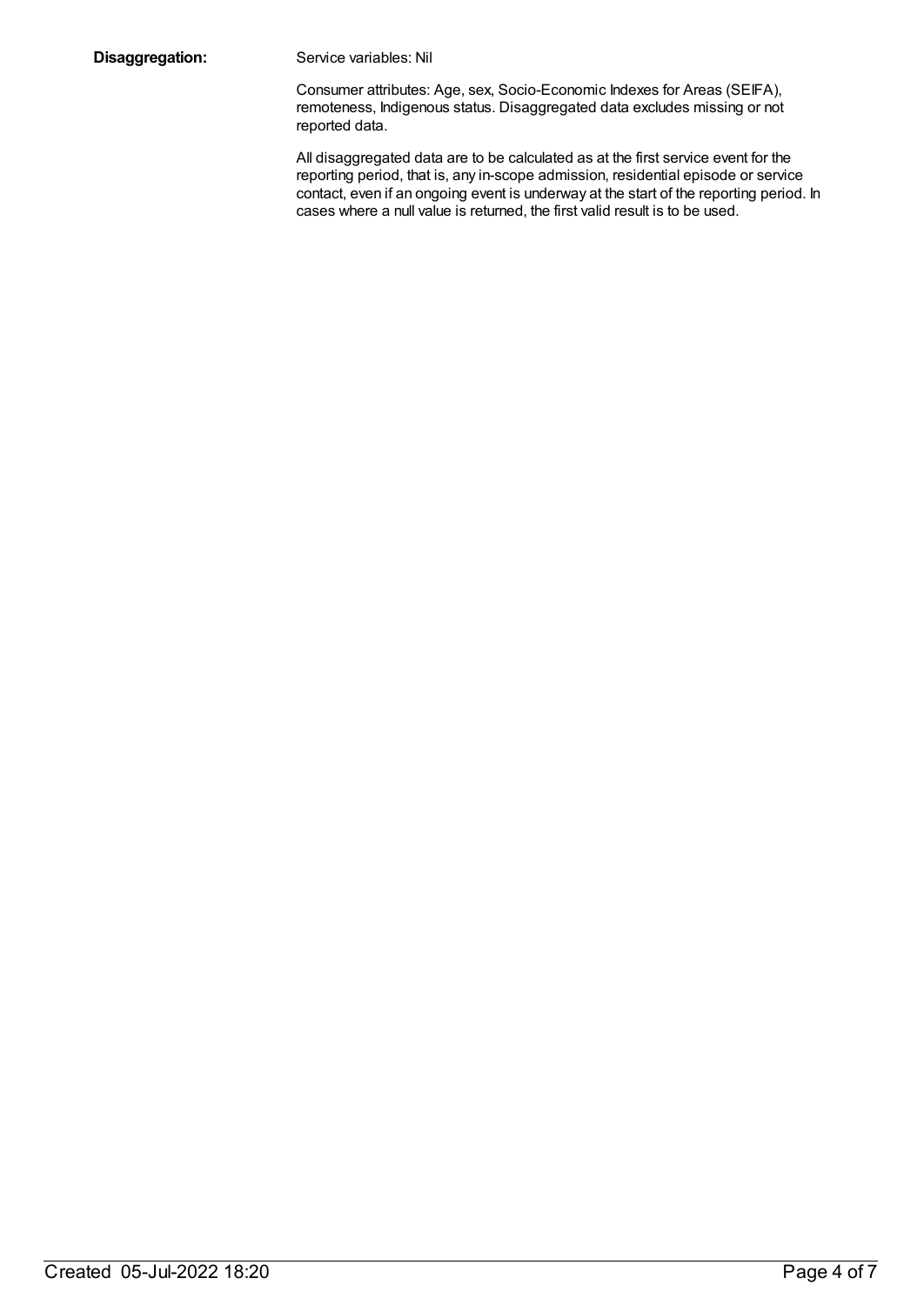#### **Disaggregation data elements:**

#### **Data Element / Data Set**

**Data Element**

Person—age

**Data Sources**

[State/territory](file:///content/426458) admitted patient data

[State/territory](file:///content/402135) community mental health data

[State/territory](file:///content/630460) residential mental health data

#### **Guide for use**

Data source type: Administrative by-product data

#### **Data Element / Data Set**

**Data Element**

Person—area of usual residence

**Data Source**

[State/territory](file:///content/426458) admitted patient data

[State/territory](file:///content/402135) community mental health data

[State/territory](file:///content/630460) residential mental health data

#### **Guide for use**

Used for disaggregation by remoteness and SEIFA

#### **Data Element / Data Set**

**Data Element**

Person—Indigenous status

**Data Source**

[State/territory](file:///content/426458) admitted patient data

[State/territory](file:///content/402135) community mental health data

[State/territory](file:///content/630460) residential mental health data

### **Data Element / Data Set**

**Data Element**

Person—sex

**Data Source**

[State/territory](file:///content/426458) admitted patient data

[State/territory](file:///content/402135) community mental health data

[State/territory](file:///content/630460) residential mental health data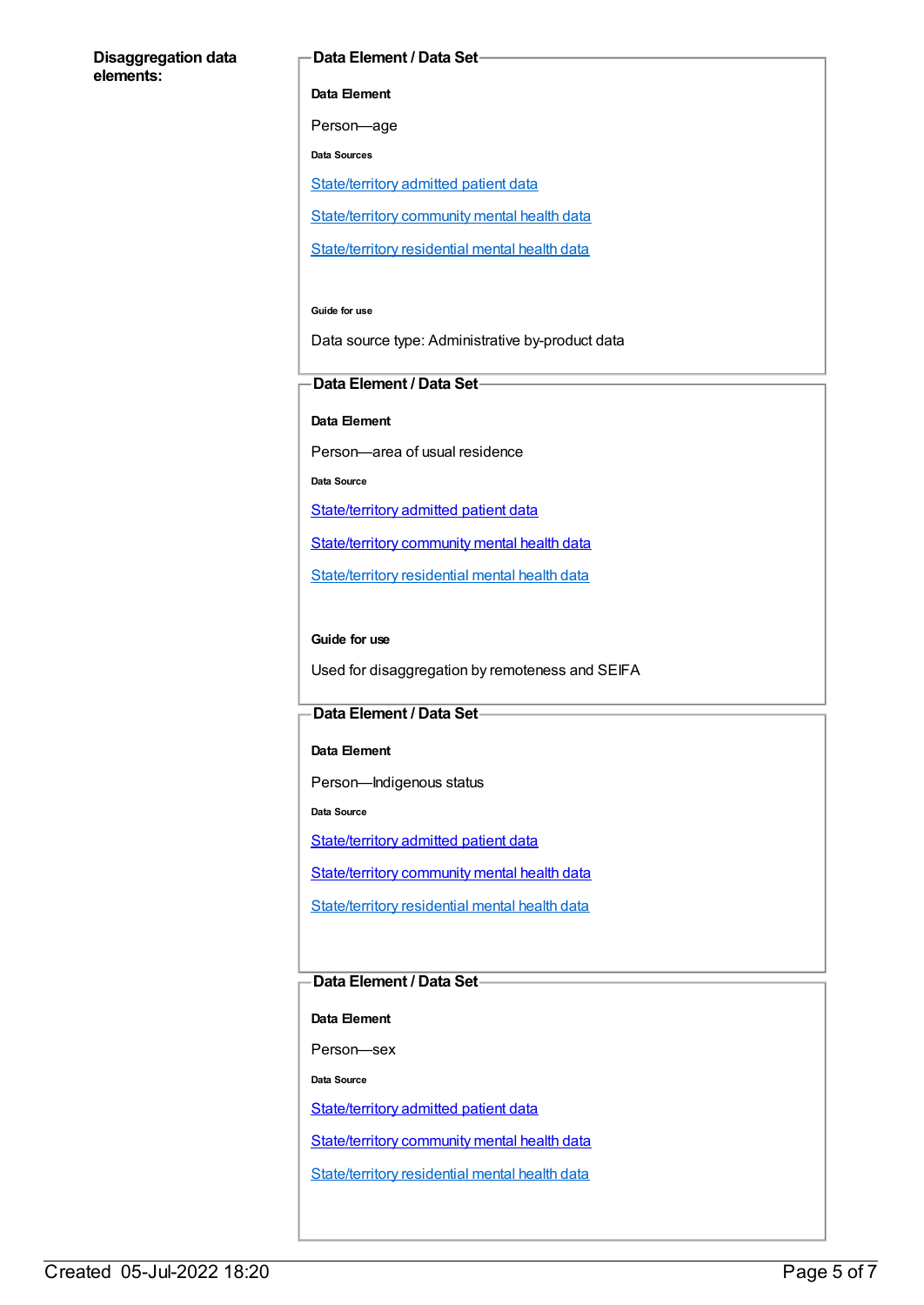## **Representational attributes**

| <b>Representation class:</b> | Proportion |
|------------------------------|------------|
| Data type:                   | Real       |
| Unit of measure:             | Person     |
| Format:                      | N[NN].N    |
|                              |            |

## **Indicator conceptual framework**

| <b>Framework and</b> | Accessible |
|----------------------|------------|
| dimensions:          |            |

## **Accountability attributes**

| <b>Benchmark:</b>                                  | State/territory level                                                                                                                                                                                                                                                                                                                                                                                                                                                                                                                                                                                                                                                                                                                                                                                                                                                                                                                                                                                                                                                                                                                                                                                                                                                                                                                                                                                                                                                             |
|----------------------------------------------------|-----------------------------------------------------------------------------------------------------------------------------------------------------------------------------------------------------------------------------------------------------------------------------------------------------------------------------------------------------------------------------------------------------------------------------------------------------------------------------------------------------------------------------------------------------------------------------------------------------------------------------------------------------------------------------------------------------------------------------------------------------------------------------------------------------------------------------------------------------------------------------------------------------------------------------------------------------------------------------------------------------------------------------------------------------------------------------------------------------------------------------------------------------------------------------------------------------------------------------------------------------------------------------------------------------------------------------------------------------------------------------------------------------------------------------------------------------------------------------------|
| Further data development /<br>collection required: | This indicator cannot be accurately constructed using the Community Mental Health<br>Care and Admitted Patient Care NMDSs because the data sets do not include<br>unique patient identifiers that allow linkage across data sets.                                                                                                                                                                                                                                                                                                                                                                                                                                                                                                                                                                                                                                                                                                                                                                                                                                                                                                                                                                                                                                                                                                                                                                                                                                                 |
|                                                    | Accurate construction of this indicator at a national level requires separate indicator<br>data to be provided individually by states and territories.                                                                                                                                                                                                                                                                                                                                                                                                                                                                                                                                                                                                                                                                                                                                                                                                                                                                                                                                                                                                                                                                                                                                                                                                                                                                                                                            |
|                                                    | Development of state-wide unique patient identifiers within all mental health<br>NMDSs is needed to improve this capacity.                                                                                                                                                                                                                                                                                                                                                                                                                                                                                                                                                                                                                                                                                                                                                                                                                                                                                                                                                                                                                                                                                                                                                                                                                                                                                                                                                        |
|                                                    | When data for this indicator are requested, jurisdictions are required to answer<br>whether a state-wide unique client identifier system is in place, or some<br>comparable approach has been used in the data analysis to allow tracking of<br>service utilisation by an individual consumer across all public specialised mental<br>health services in the jurisdiction. Collection of this information is aimed at<br>assessing the degree of consistency between jurisdictions in data reported.                                                                                                                                                                                                                                                                                                                                                                                                                                                                                                                                                                                                                                                                                                                                                                                                                                                                                                                                                                              |
| <b>Other issues caveats:</b>                       | • As defined populations may receive services from a state/territory service<br>other than their resident state/territory, this measure is not a 'pure' indicator of<br>mental health service performance but more about service utilisation by the<br>population they serve. However, it is regarded as an important indicator to<br>understand the overall relationship of the state/territory mental health service<br>in relation to its resident population needs.<br>• Resource allocation based on psychiatric epidemiology, associated<br>morbidity and disability, mortality and socio-demographic factors is generally<br>regarded as resulting in more equitable distribution of resources in relation to<br>local need than funding strategies based on service-utilisation and population<br>size alone. This indicator advances these concepts by creating scope in the<br>future to compare expected treatment rates to actuals.<br>• This measure does not consider the roles of primary mental health care or the<br>specialist private mental health sector. While people who received care from<br>specialist non-government organisations are not counted, it is expected that<br>the majority of these people will be captured by the activities of clinical<br>services.<br>• This measure may under-report levels of service access in areas where<br>persons are able to access public sector mental health services across<br>jurisdictional boundaries. |
| <b>Source and reference attributes</b>             |                                                                                                                                                                                                                                                                                                                                                                                                                                                                                                                                                                                                                                                                                                                                                                                                                                                                                                                                                                                                                                                                                                                                                                                                                                                                                                                                                                                                                                                                                   |
| <b>Reference documents:</b>                        | Australian Bureau of Statistics (ABS) 2008. National survey of mental health and<br>wellbeing: summary of results, Australia, 2007. ABS cat. no. 4326.0. Canberra:<br>ABS.                                                                                                                                                                                                                                                                                                                                                                                                                                                                                                                                                                                                                                                                                                                                                                                                                                                                                                                                                                                                                                                                                                                                                                                                                                                                                                        |
|                                                    | National Mental Health Performance Subcommittee 2013. Key Performance                                                                                                                                                                                                                                                                                                                                                                                                                                                                                                                                                                                                                                                                                                                                                                                                                                                                                                                                                                                                                                                                                                                                                                                                                                                                                                                                                                                                             |

Indicators for Australian Public Mental Health Services, 3rd edn. Canberra:

NMHPC.